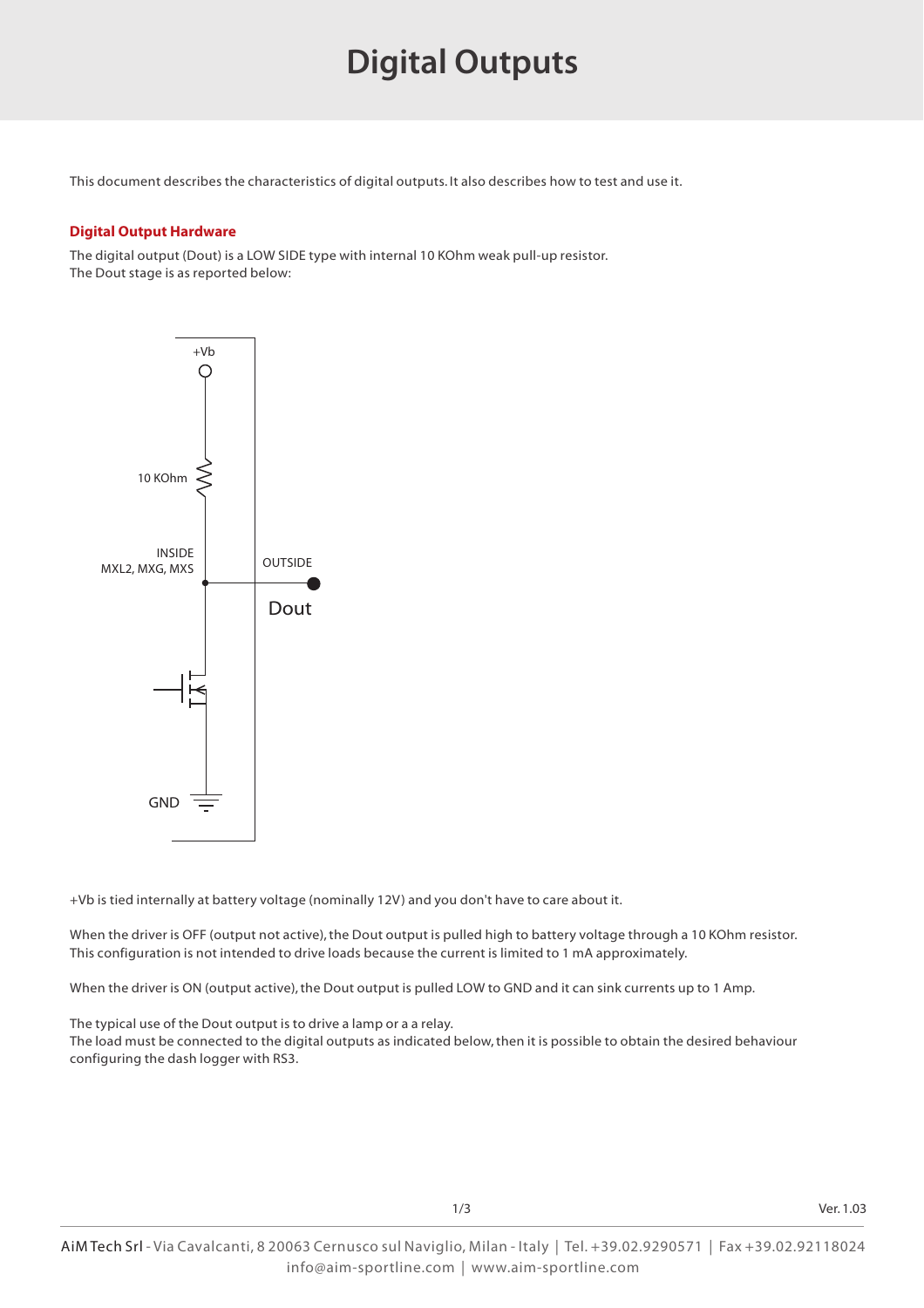### **Digital Outputs**

#### **Connecting examples**





2/3